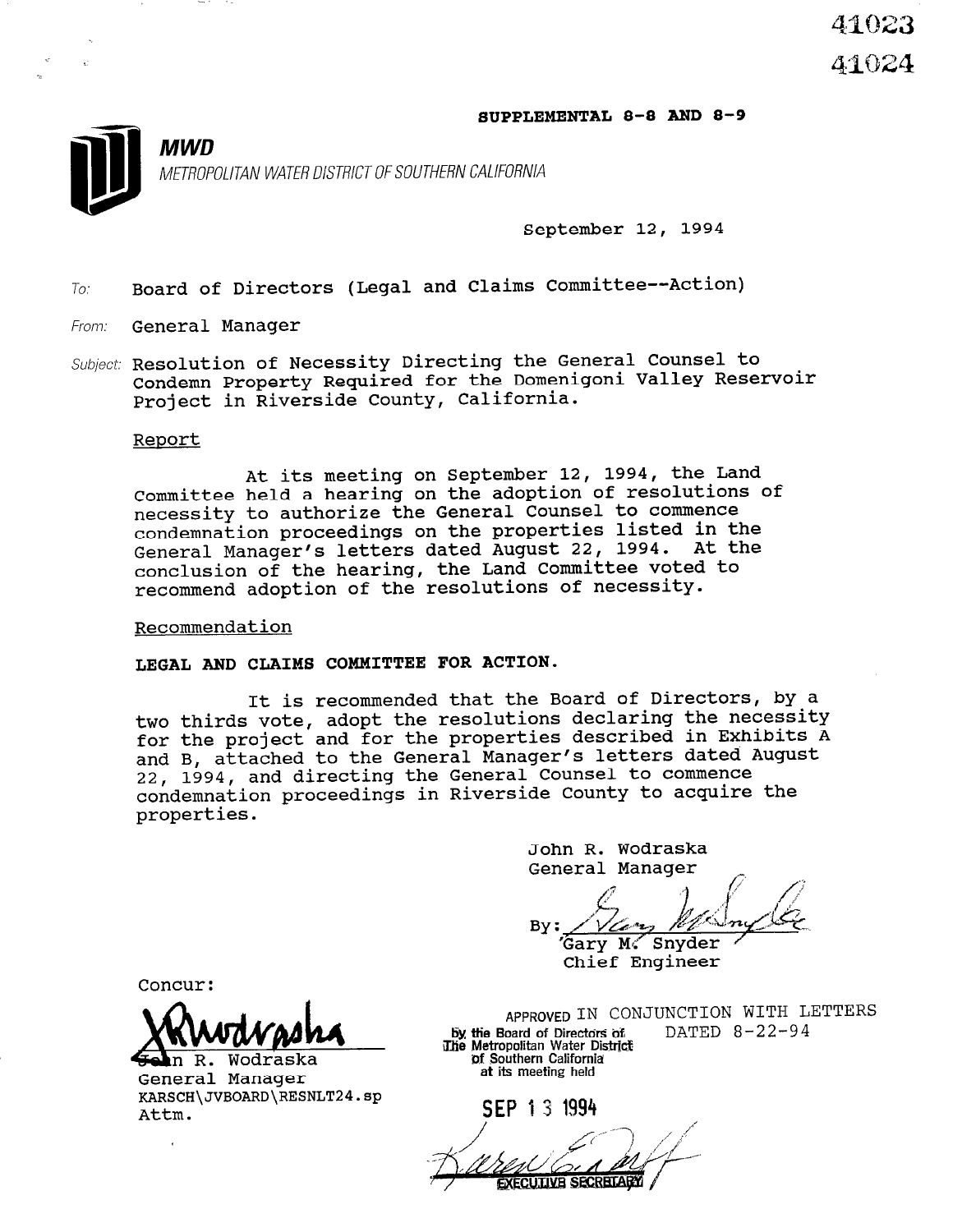SUMMARY OF SEPTEMBER 12, 1994 BEARING AND RECOMMENDATION OF THE LAND COMMITTEE REGARDING WHETHER THE BOARD OF DIRECTORS SHOULD ADOPT A RESOLUTION OF NECESSITY TO CONDEMN CERTAIN PROPERTY FOR THE DOMENIGONI VALLEY RESERVOIR PROJECT

On September 12, 1994, at the offices of The Metropolitan Water District of Southern California, a hearing was held by the Land Committee of Metropolitan's Board of Directors. Land Committee Vice Chairman Doude Wysbeek presided. A quorum of the Committee was present.

Vice Chairman Wysbeek requested that Deputy General Counsel Joseph Vanderhorst present the matter to the Committee. Mr. Vanderhorst advised the Committee that the two Items (8-8 and 8-9) involved the hearing required by the eminent domain law prior to the commencement of a condemnation action. The issues for determination in the hearing are: 1) Whether the project for which the property is being acquired is necessary: 2) Whether the project is planned and located in the manner calculated to serve the greatest public good with the least private injury: and 3) Whether the property to be acquired is necessary for the project. Mr. Vanderhorst further advise that Metropolitan had made an offer to purchase each of the parcels, and the offer was rejected by the property owners.

Mr. Dennis Majors then made a presentation regarding the project and the property sought to be acquired. Item 8-8 involves Parcels 144-l-30 and 144-1-525. These parcels are 62 feet wide strips along Winchester Road which are being acquired for a landscape buffer to mitigate the aesthetic impacts of the dam. The impacts were identified in the environmental review process as a significant impact and the landscape buffer was adopted as a mitigation measure in the Final Environmental Impact Report to reduce that impact to insignificance. The landscape buffer itself is 32 feet wide and is offset from the Winchester Road right-of-way by 30 feet to accommodate planned widening of the roadway. It is necessary to have the mitigation in place within five years to coincide with the dam construction.

Mr. Majors stated that he had met with the property owners to discuss their request that the landscape buffer be moved easterly to the property line between their property and the reservoir project. Mr. Majors indicated that moving the buffer to the east would greatly increase the height required to screen the view of the dam. At the property line, it would be necessary to have a buffer that is about 200 feet high. This could not be achieved within the five year dam construction period.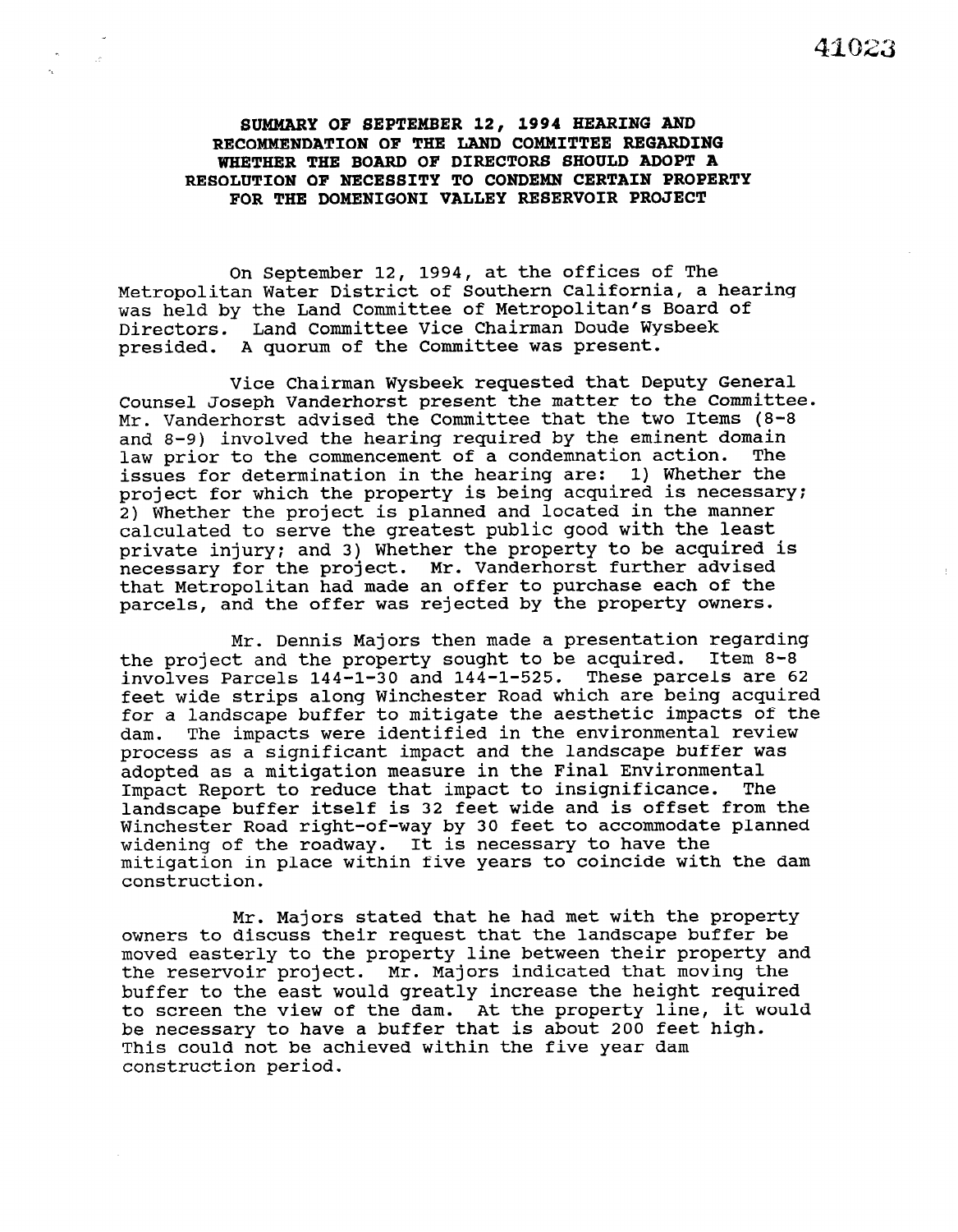Mr. Majors also stated that the screen would only need to be 15 feet high if located adjacent to Highway 79. He has agreed with the property owners that the landscaping can be limited to shrubbery, rather than trees, to reduce the shade impact on agricultural uses of the remaining property. Metropolitan has also performed soil studies which indicate that there will be no problems with the plantings. However, Metropolitan will maintain the plantings for up to five years to replace any landscaping that does not survive and to identify and correct any other problems which may arise.

Members of the Committee inquired about several issues, including whether the dam could be effectively screened at all because of its size. There was a discussion of the aesthetic impact of the dam on any development which may occur on the remaining property, with Mr. Vanderhorst indicating that any such impact would be addressed in the environmental document prepared for that development. The attorney for the property owners, Mr. Richard Norton, advised the Committee that the owners did have development plans which would be affected by the project. A Committee member inquired whether the project impact would be sufficient to justify acquiring the remainder of the property. Mr. Vanderhorst advised that Metropolitan must always consider the impact on a remainder and may attempt to acquire an uneconomic remainder. In this case, the remainder was determined to have sufficient value and it is not an uneconomic remainder.

Mr. Vanderhorst advised the Committee that the property owners had also expressed concern that the acquisition included the area within Holland Road, which is an unimproved public road that provides access to the owners' residence. Mr. Vanderhorst stated that the landscape easement would not be constructed within the public road, and the area was included to avoid creating a remnant in the event of any future abandonment of Holland Road. Mr. Norton stated that the property owners would be more comfortable with that portion of the take deleted. Mr. Majors agreed that this would not be a problem as his landscape buffer design does not include that area because of the existing road. Mr. Vanderhorst advised the Committee that the portion would be deleted prior to commencing the eminent domain action.

Mr. Majors then described Parcel 144-1-269, which is the subject of Item 8-9. This property is located in the southwest corner of the project and is required for the construction and operation activities for the reservoir. Portions of the property will also be used to mitigate the impacts on endangered species habitat caused by the project.